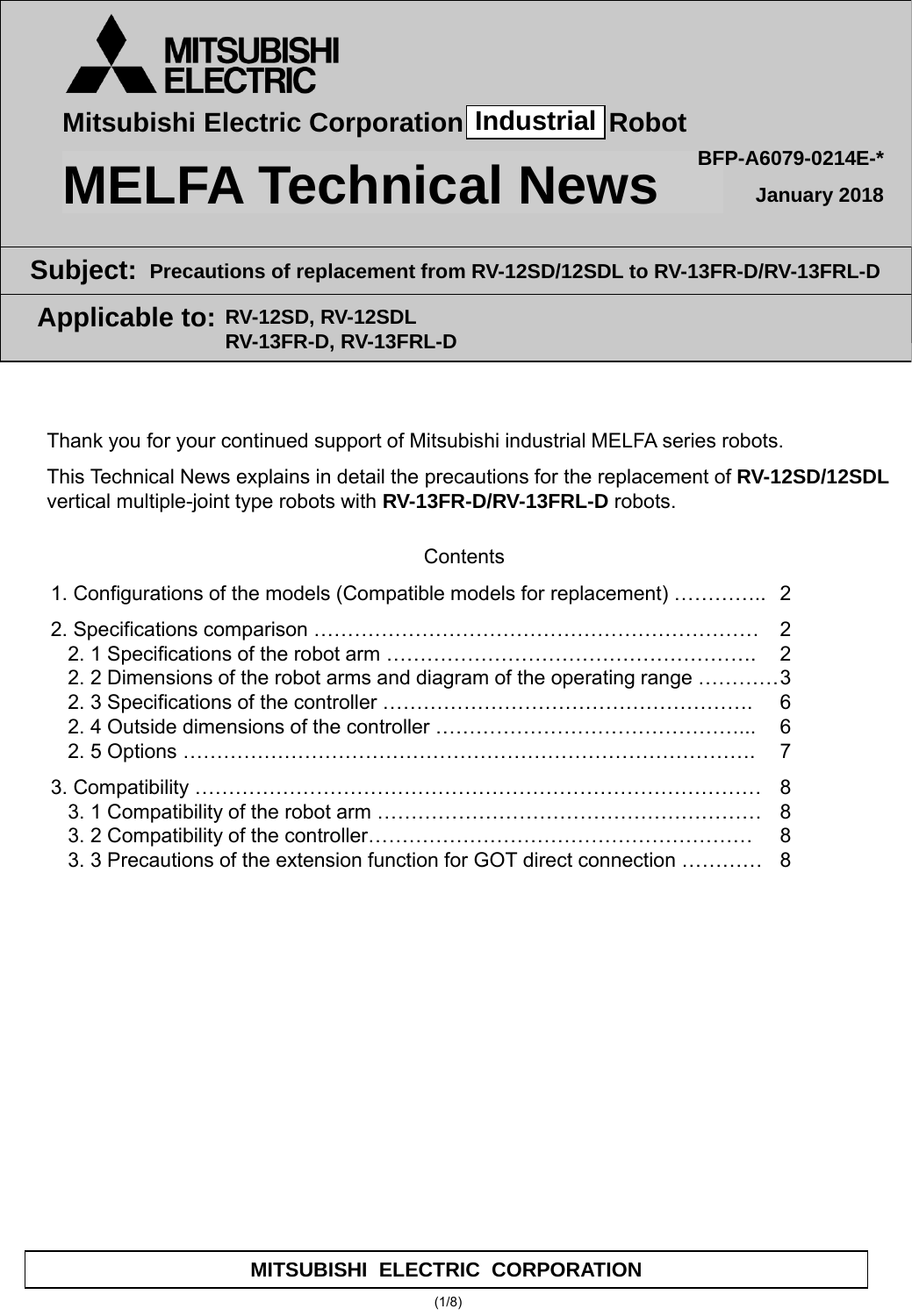## Precautions for the replacement of RV-12SD/12SDL with RV-13FR-D/RV-13FRL-D.

#### 1. Configurations of the models

The following shows the compatible models of robot arms and controllers for the replacement of RV-12SD/12SDL to RV-13F-D/RV-13FL-D.

| lahoM          | Controller              |  |
|----------------|-------------------------|--|
| <b>RV-12SD</b> | ICR2DA-701, CR3D-701M   |  |
| RV-12SDL       | . ICR2DA-701. CR3D-701M |  |

| Model | Controller                   |
|-------|------------------------------|
|       | <b>RV-13FR-D ICR800-13VD</b> |
|       | IRV-13FRL-DICR800-13VD       |

#### 2. Specifications

2.1 Specifications of the robot arm

The following table compares the robot arm specifications between old and new models.

| Type                                            | Unit           | Specifications           |                                                 |                                                                  |                                        |                                                                      |
|-------------------------------------------------|----------------|--------------------------|-------------------------------------------------|------------------------------------------------------------------|----------------------------------------|----------------------------------------------------------------------|
|                                                 |                |                          | Old model                                       |                                                                  | New model                              |                                                                      |
| Model                                           |                | ÷,                       | <b>RV-12SD/12SDC</b>                            | RV-12SDL/12SDLC                                                  | RV-13FR/13FRM/13FRC-D                  | RV-13FRL/13FRLM/13FRLC-D                                             |
| Machine class                                   |                | $\overline{a}$           |                                                 | None: Standard (oil mist) *1/ C: Clean *2                        |                                        | None: Standard/ M: Oil mist *1/ C: Clean *2                          |
| Protection degree                               |                | ä,                       |                                                 | Standard: IP65 (J4 to J6), IP54 (J1 to J3)/ C: Class 10 (0.3 µm) |                                        | Standard: IP40 / M: IP67 / C: ISO class 3                            |
| Degree of freedom                               |                | ä,                       |                                                 | ĥ.                                                               |                                        | 6                                                                    |
| Installation style                              |                | $\sim$                   |                                                 | Floor type, ceiling type, (wall type*3)                          |                                        | Floor type, ceiling type, (wall type*3)                              |
| Structure                                       |                | ÷,                       |                                                 | Vertical multiple-joint type                                     |                                        | Vertical multiple-joint type                                         |
| Drive system                                    |                | ٠                        | AC servo motor                                  |                                                                  |                                        | AC servo motor                                                       |
| Position detection method                       |                | $\sim$                   |                                                 | Absolute encoder                                                 |                                        | Absolute encoder                                                     |
| Maximum load capacity *4 (rating load capacity) |                | kg                       |                                                 | 12(10)                                                           |                                        | 13 (12)                                                              |
| Maximum reach radius                            |                | mm                       | 1.086                                           | 1.385                                                            | 1.094                                  | 1.388                                                                |
| Operating range                                 | J1             | deg                      |                                                 | 340 (±170)                                                       |                                        | 380 (±190)                                                           |
|                                                 | J2             |                          |                                                 | 230 (-100 to +130)                                               |                                        | 240 (-90 to +150)                                                    |
|                                                 | J3             |                          |                                                 | 290 (-130 to +160)                                               |                                        | 167.5 (-10 to +157.5)                                                |
|                                                 | J4             |                          |                                                 | 320 (±160)                                                       |                                        | 400 (±200)                                                           |
|                                                 | J5             |                          |                                                 | 240 (±120)                                                       |                                        | 240 (±120)                                                           |
|                                                 | J6             |                          |                                                 | 720 (±360)                                                       |                                        | 720 (±360)                                                           |
| Maximum speed                                   | J1             | degree                   | 276                                             | 230                                                              | 290                                    | 234                                                                  |
|                                                 | J2             | /sec                     | 230                                             | 172                                                              | 234                                    | 164                                                                  |
|                                                 | J3             |                          | 267                                             | 200                                                              | 312                                    | 219                                                                  |
| J4<br>J5                                        |                |                          | 352                                             |                                                                  | 375                                    |                                                                      |
|                                                 |                |                          | 375                                             |                                                                  | 375                                    |                                                                      |
|                                                 | J6             |                          |                                                 | 660                                                              |                                        | 720                                                                  |
| Maximum composite speed *5                      |                | mm/sec                   | 9.600                                           | 9.500                                                            | 10,450<br>9.700                        |                                                                      |
|                                                 |                | sec                      | 0.66                                            | 0.74                                                             | 0.53<br>0.68                           |                                                                      |
| Cycle time *6<br>Positioning repeatability      |                | mm                       |                                                 | ±0.05                                                            | ±0.05                                  |                                                                      |
| Ambient temperature                             |                | °C                       | 0 to 40                                         |                                                                  |                                        | 0 to 40                                                              |
| Mass                                            |                | kg                       | 93                                              | 98                                                               | 120                                    | 130                                                                  |
| Tolerable moment                                | J4             |                          | 19.3                                            |                                                                  | 19.3                                   |                                                                      |
|                                                 | J <sub>5</sub> | N <sub>m</sub>           | 19.3                                            |                                                                  | 19.3                                   |                                                                      |
|                                                 | J6             |                          |                                                 | 11                                                               |                                        | 11                                                                   |
| Tolerable inertia                               | J <sub>4</sub> |                          |                                                 | 0.4                                                              |                                        | 0.47                                                                 |
|                                                 | J5             | kg, m2                   |                                                 | 0.4                                                              | 0.47                                   |                                                                      |
| J6                                              |                |                          | 0.14                                            |                                                                  | 0.14                                   |                                                                      |
| Tool wiring                                     |                |                          |                                                 |                                                                  |                                        | Hand: 8 input points/8 output points                                 |
|                                                 |                | ٠                        | Hand: 8 input points/8 output points (forearm), |                                                                  |                                        | Serial signal cable for multi-function hand and force sensor         |
|                                                 |                |                          | 8 spare wires: AWG#27 (0.1mm <sup>2</sup> )     |                                                                  |                                        | $(24-pin)$                                                           |
|                                                 |                |                          |                                                 |                                                                  |                                        | LAN × 1<100BASE-TX> (8-pin)                                          |
| Tool pneumatic piping                           |                | $\overline{\phantom{a}}$ |                                                 | Primary: $\varphi$ 6 × 2 Secondary: $\varphi$ 6 × 8              |                                        | Primary: $\varphi$ 6 × 2 Secondary: $\varphi$ 6 × 8, $\varphi$ 4 × 4 |
| Machine cable                                   |                | $\overline{\phantom{a}}$ |                                                 | 7m (connector on both ends)                                      |                                        | 5m (connector on both ends) *7                                       |
| Paint                                           |                | ٠                        |                                                 | Color: Light gray                                                |                                        | Color: Light gray                                                    |
|                                                 |                |                          |                                                 | (Reference Munsell color: 0.08GY7.64/0.81)                       | (Reference Munsell color: 0.6B7.6/0.2) |                                                                      |

\*1 Please contact a Mitsubishi Electric dealer beforehand since the environmental resistance may not be secured depending on the characteristics of oil you use.

In addition, an air purge is required.

\*2 Cleanliness levels depends on conditions of a downstream flow of 0.3m/s around the robot and internal robot suctioning.

A φ8-mm coupler for suctioning is provided at the back of the base.

\*3 The wall type specification is special because operating range of the J1 axis is restricted.

\*4 Use the robot in the condition where the hand faces downward and it moves within the range of ±10˚.

\*5 The speed is determined on the mechanical interface side when composing all axes.

\*6 The cycle time is based on back-and-forth movement over a vertical distance of 25mm and horizontal distance of 300mm with a load of 5kg.

\*7 For the new model, the machine cable is shortened to 5m.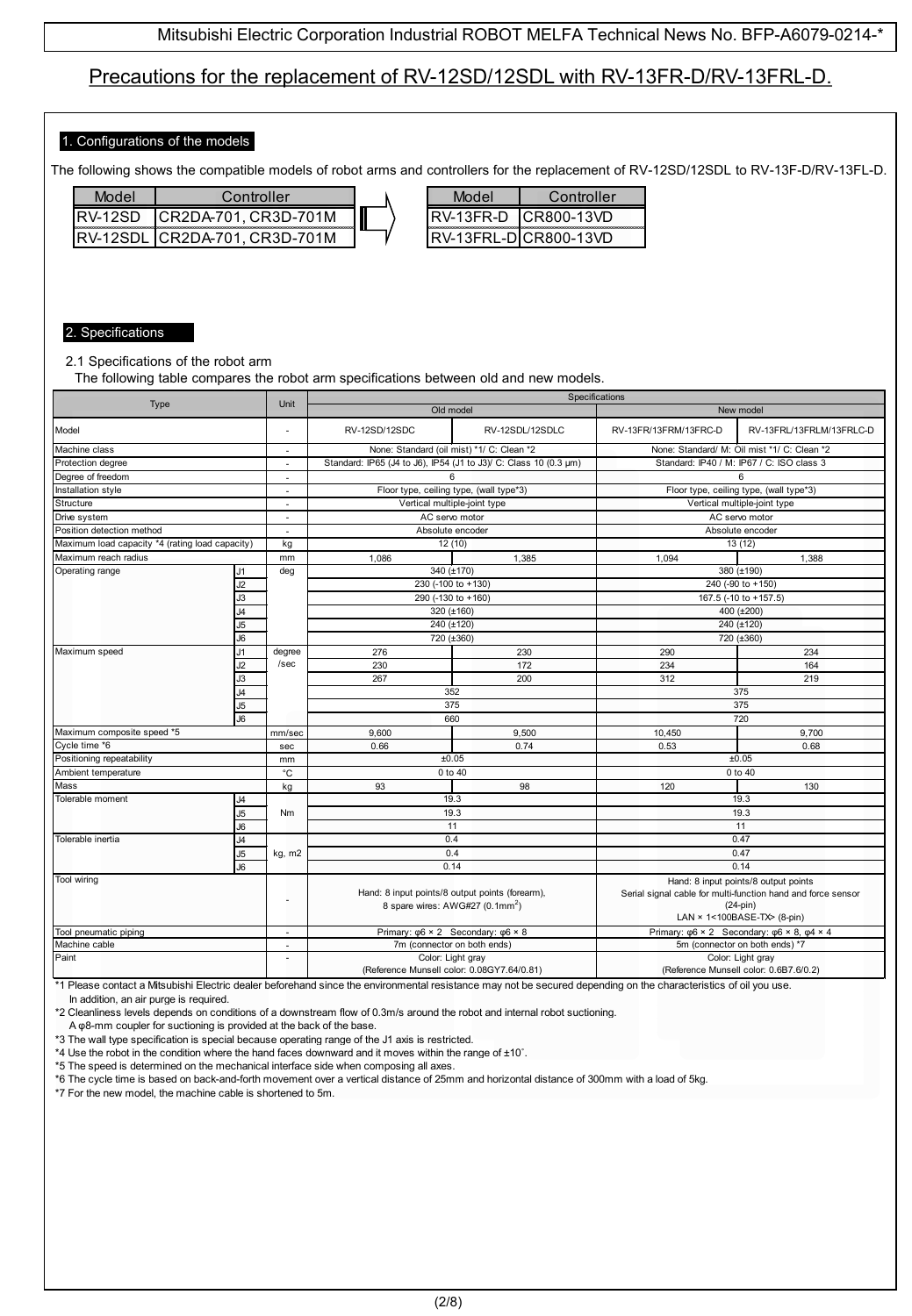# Precautions of replacement from RV-12SD/12SDL to RV-13FR-D/RV-13FRL-D

- 2.2 Dimensions of the robot arm and diagram of the operating range
	- 2.2.1 Robot arm installation dimensions and mechanical interface

The installation dimensions and mechanical interface have changed. Refer to the following diagrams.

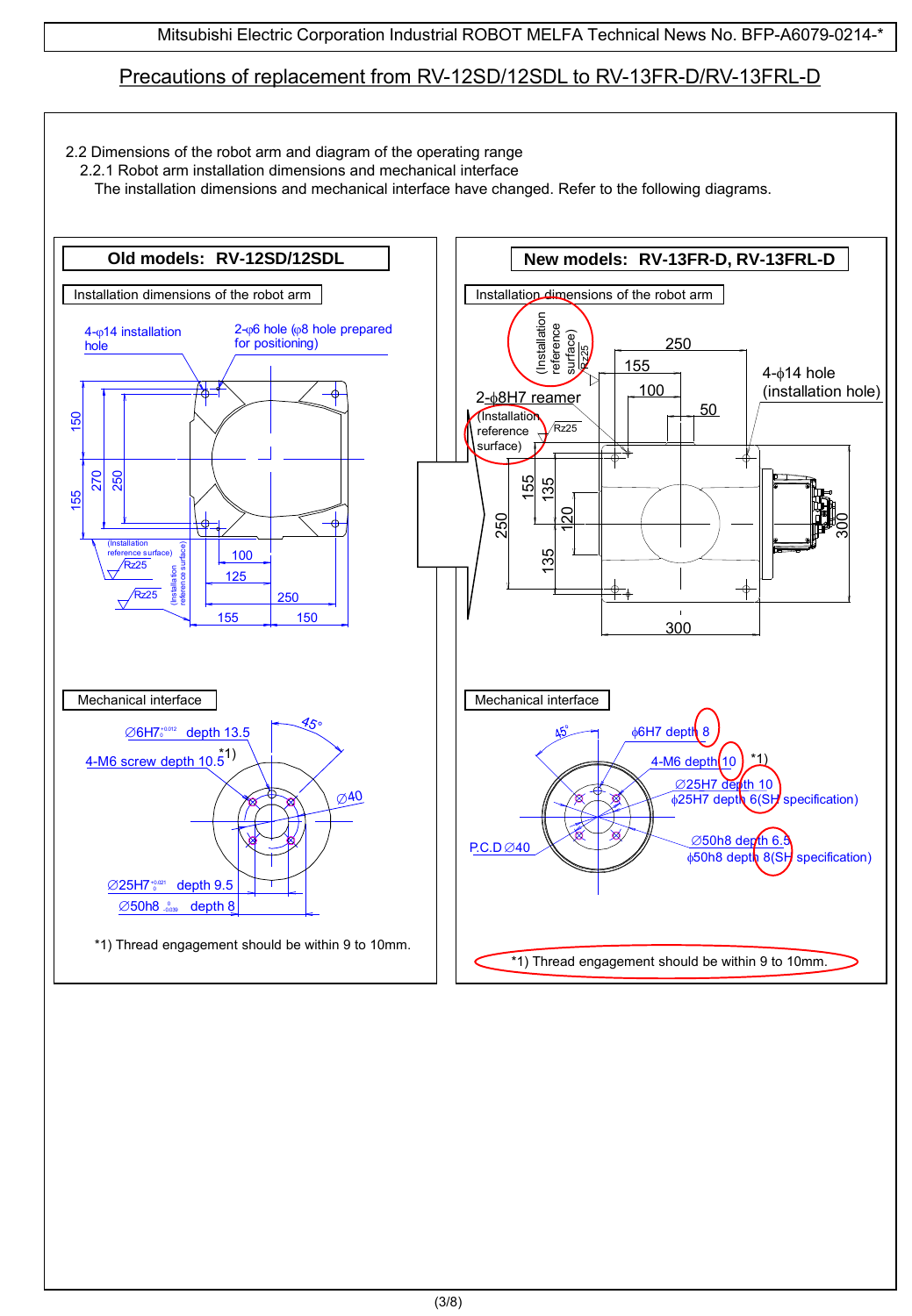## Mitsubishi Electric Corporation Industrial ROBOT MELFA Technical News No. BFP-A6079-0214-\*

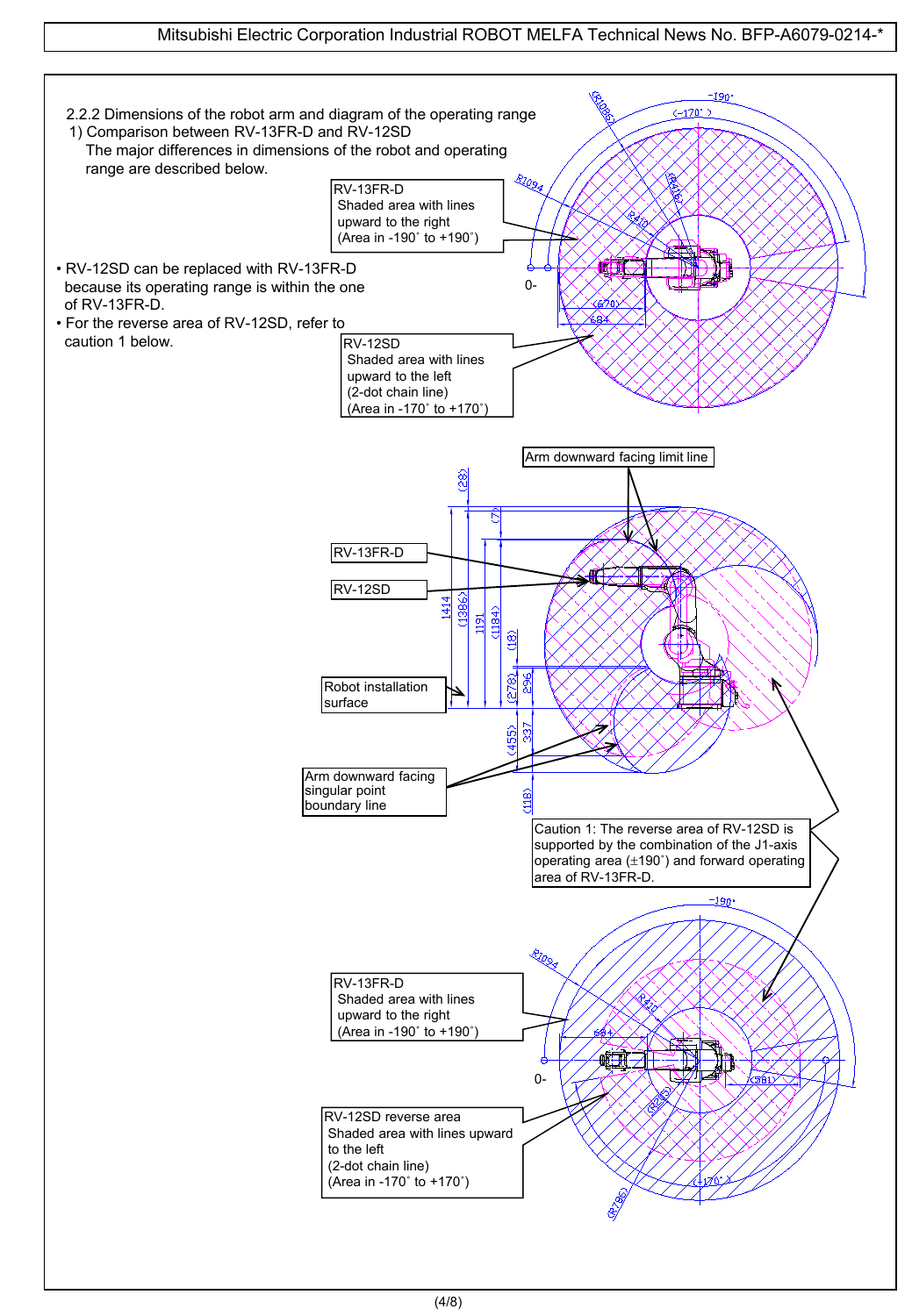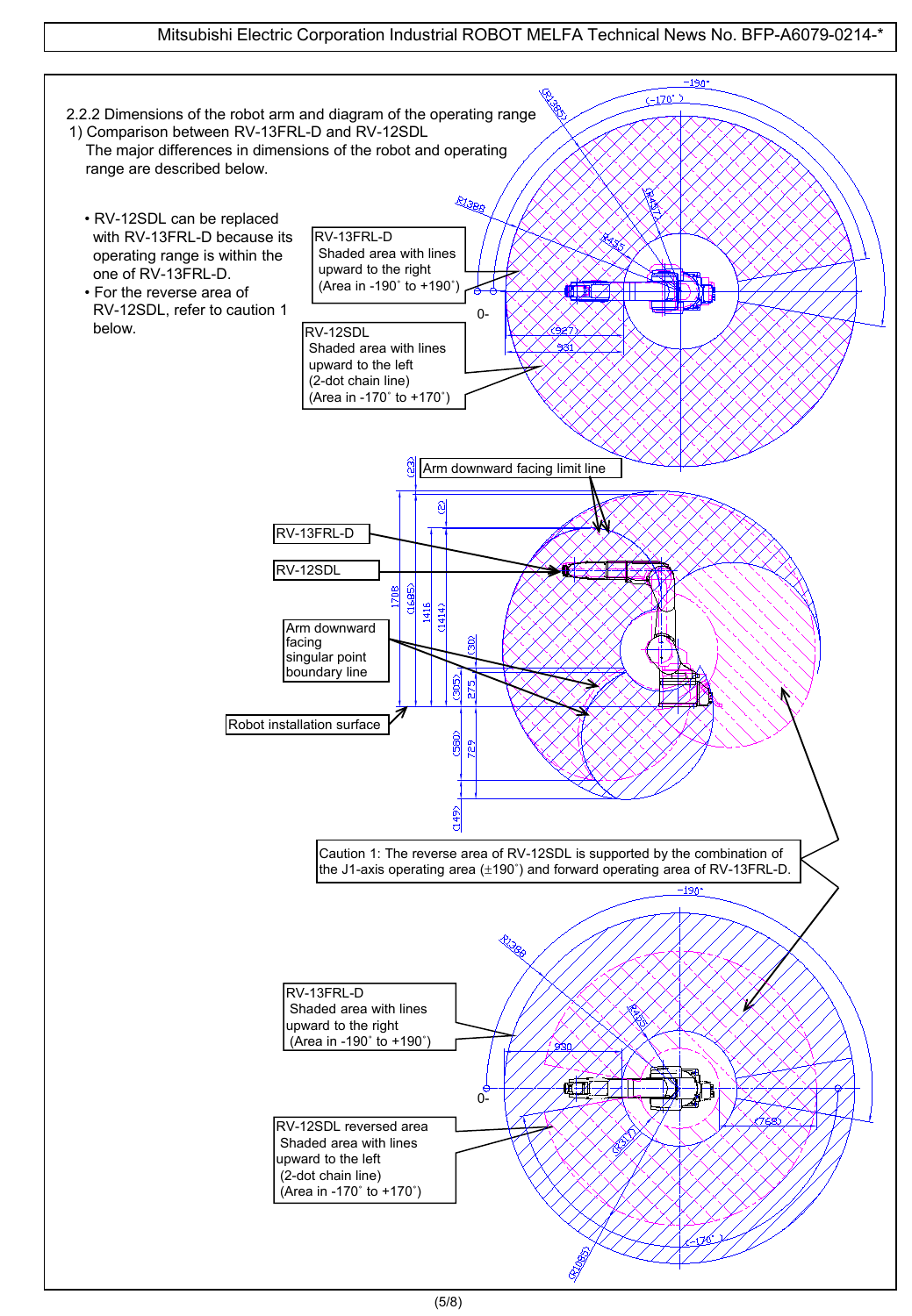#### 2.3 Specifications of the controller

Please note that the controller model is new, and the dimensions and others have changed. For the details, refer to the following.

|                                  |                                         |             | Specifications                                 |                                                                    |                                                                                      |  |
|----------------------------------|-----------------------------------------|-------------|------------------------------------------------|--------------------------------------------------------------------|--------------------------------------------------------------------------------------|--|
| Item                             |                                         | Unit        | Old models                                     |                                                                    | New model                                                                            |  |
|                                  |                                         |             | RV-12SD/12SDL                                  | RV-12SD/12SDL-SM6                                                  | RV-13FR/13FRL-D                                                                      |  |
| Controller model                 |                                         |             | CR2DA-701                                      | CR3D-701M                                                          | CR800-13VD                                                                           |  |
|                                  | Routing control method                  |             | PTP control, CP control                        |                                                                    | PTP control. CP control                                                              |  |
|                                  | Number of control axis                  |             |                                                | Simultaneously 6                                                   | Simultaneously 6                                                                     |  |
|                                  | Programming language                    |             | MELFA-BASIC IV, V                              |                                                                    | MELFA-BASIC V, VI                                                                    |  |
| Memory                           | Programmed positions                    | point       |                                                | 13,000                                                             | 39,000                                                                               |  |
| capacity                         | Number of steps                         | step        |                                                | 26,000                                                             | 78,000                                                                               |  |
|                                  | Number of programs                      |             |                                                | 256                                                                | 512                                                                                  |  |
|                                  | General-purpose input/output            | point       |                                                | Input 0/output 0(Max. 256/256: option)                             | Input 0/output 0                                                                     |  |
|                                  | Dedicated input/output                  |             |                                                | Assigned to general-purpose input/output                           | Assigned to general-purpose input/output                                             |  |
|                                  | Dedicated stop input                    |             |                                                |                                                                    |                                                                                      |  |
|                                  | Hand open/close                         |             |                                                | Input 8/output 0 (when using pneumatic hand interface: 8/8)        | Input 8/output 8                                                                     |  |
|                                  | Emergency stop input                    |             |                                                | 1 (duplication)                                                    | 1 (duplication)                                                                      |  |
|                                  | Door switch input                       |             |                                                | 1 (duplication)                                                    | 1 (duplication)                                                                      |  |
|                                  | Enabling device input                   |             |                                                | 1 (duplication)                                                    | 0                                                                                    |  |
|                                  | Emergency stop output                   |             |                                                | 1 (duplication)                                                    | 1 (duplication)                                                                      |  |
|                                  | Mode output                             |             |                                                | 1 (duplication)                                                    | 1 (duplication)                                                                      |  |
|                                  | Robot error output                      |             |                                                | 1 (duplication)                                                    | $\overline{1}$ (duplication)                                                         |  |
| External input/output (standard) | Mode output selector input              |             | $\Omega$                                       |                                                                    | 1 (duplication)                                                                      |  |
|                                  | Additional axis synchronization         |             |                                                | 1 (duplication)                                                    | 1 (duplication)                                                                      |  |
|                                  | <b>RS-232</b>                           | port        |                                                | 1                                                                  |                                                                                      |  |
|                                  | <b>RS-422</b>                           | port        | 1 (for $T/B$ )                                 |                                                                    | $\overline{1}$ (for T/B)                                                             |  |
|                                  | Ethernet                                | port        |                                                | 1 (for T/B)/ 1(for customer)10BASE-T/100BASE-TX                    | 1 (for T/B)/ 1(for customer)<br>10BASE-T/100BASE-TX/1000BASE-T                       |  |
| nterface                         | <b>USB</b>                              | port        |                                                | 1                                                                  | 1                                                                                    |  |
|                                  | Memory expansion slot                   | <b>SLOT</b> |                                                | $\mathbf{1}$                                                       | $\sim$                                                                               |  |
|                                  | <b>Expansion slot</b>                   | <b>SLOT</b> |                                                | 3                                                                  | $\overline{2}$                                                                       |  |
|                                  | Robot input/output link                 | ch          |                                                | $\mathbf{1}$                                                       |                                                                                      |  |
|                                  | Additional axis function                | ch          |                                                | 1 (SSCNETIII)                                                      | 1 (SSCNETIIVH)                                                                       |  |
|                                  | Encoder input                           | ch          |                                                | 2                                                                  | $\overline{2}$                                                                       |  |
| Input<br>power                   | Voltage range                           | $\vee$      | $(*1)$                                         | Single phase, 180 to 253 VAC Three-phase, 180 to 253 VAC<br>$(*1)$ | Three-phase, 200 to 230 VAC or single phase,<br>230 VAC (*1)                         |  |
| supply                           | Power capacity                          | <b>kVA</b>  | 3                                              | 3                                                                  | 3                                                                                    |  |
|                                  | Outside dimensions                      | mm          | 470(W)×400(D)×200(H)                           | 450(W)×440(D)×625(H)                                               | 430(W)×425(D)×99.5(H)                                                                |  |
| <b>Mass</b>                      |                                         | kg          | Approx. 21                                     | Approx. 60                                                         | Approx. 12.5                                                                         |  |
|                                  | Construction [Protection specification] |             | Self-contained floor type, open<br>type [IP20] | Self-contained floor type,<br>closed type [IP54]                   | Self-contained floor type, open type,<br>available vertically or horizontally [IP20] |  |
| Grounding                        |                                         | W           | 100 or less (D class grounding)                |                                                                    | 100 or less (D class grounding)                                                      |  |

\*1: The rate of power-supply voltage fluctuation is within 10%.

#### 2.4 Outside dimensions of the controller

The controller's outside dimensions have changed. (Left drawing: RV-12SD/12SDL controller, right drawing RV-13FR-D, RV-13FRL-D controller)

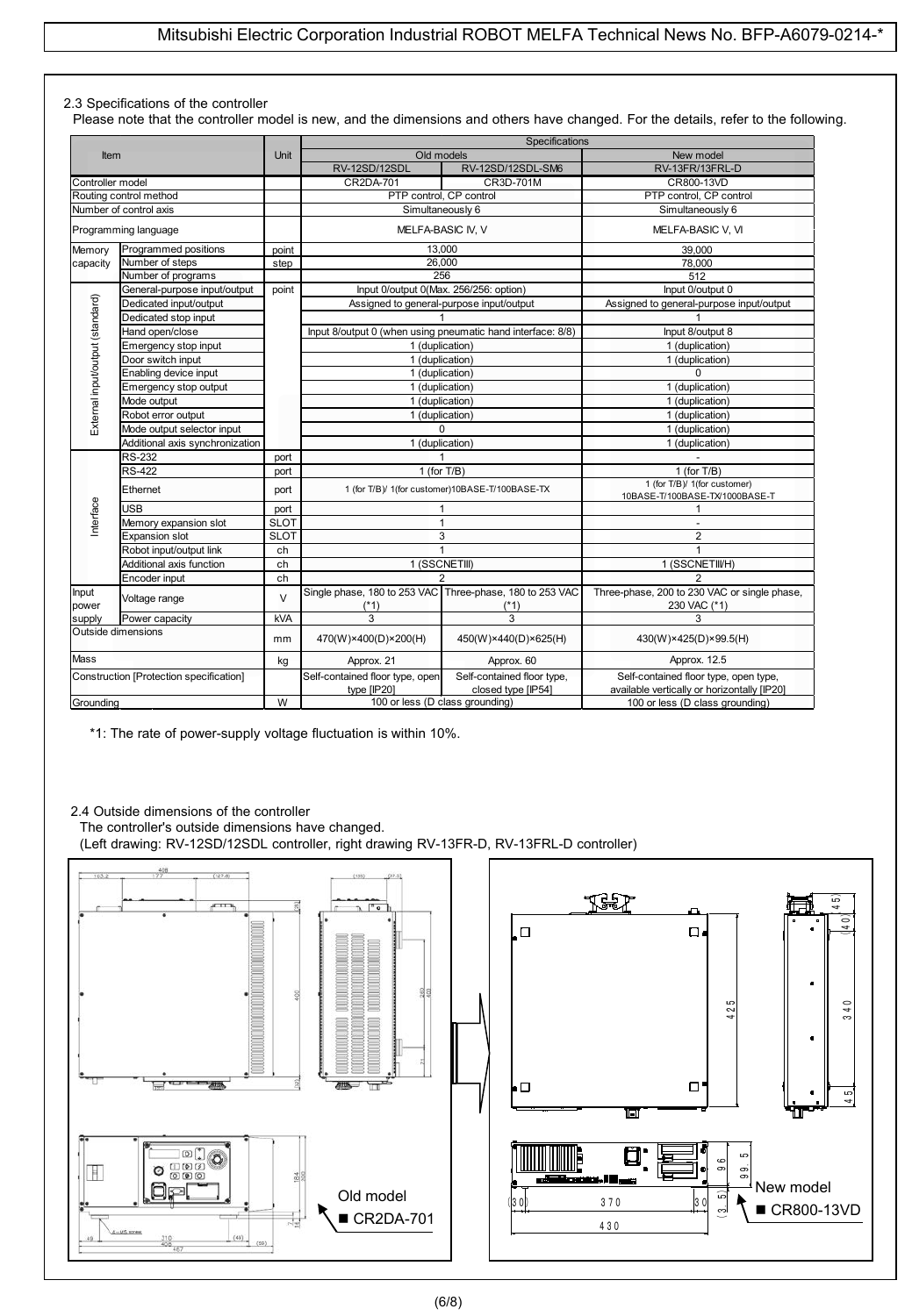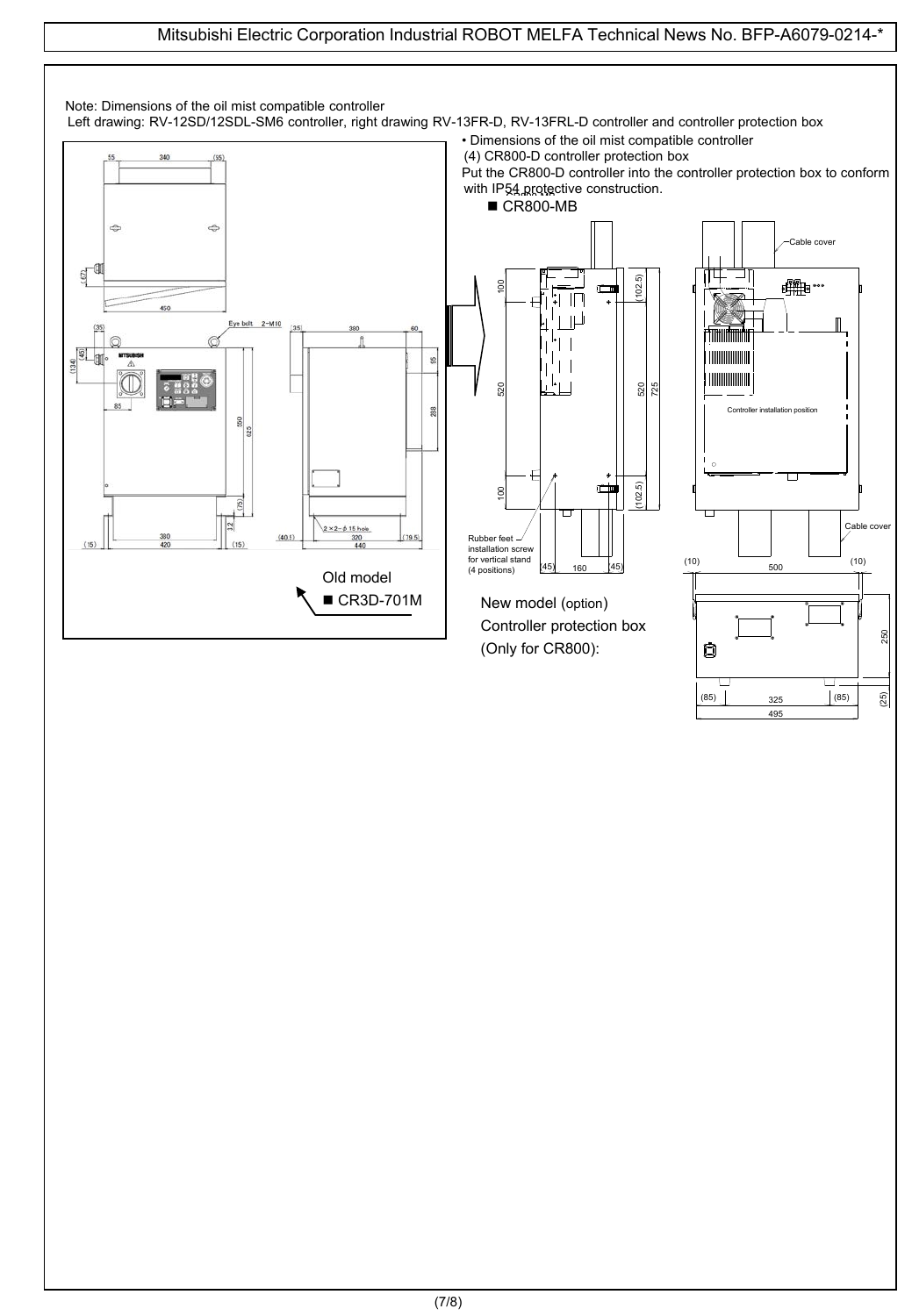#### 2.5 Options

#### (1) Robot arm options comparison

|                                          | Specifications                                                         |                                                                        |                                                                                                                                                                                            |               |  |
|------------------------------------------|------------------------------------------------------------------------|------------------------------------------------------------------------|--------------------------------------------------------------------------------------------------------------------------------------------------------------------------------------------|---------------|--|
| Item                                     | Old models                                                             | New models                                                             | Specifications and supplementary explanation                                                                                                                                               | Compatibility |  |
|                                          | RV-12SD/12SDL                                                          | RV-13FR-D, RV-13FRL-D                                                  |                                                                                                                                                                                            |               |  |
| Solenoid valve set                       | 1S-VD0□-01 (Sink type)<br>1S-VD0"E-01 (Source type)<br>$\Box$ : 1 to 4 | 1F-VD0□-03 (Sink type)<br>1F-VD0"E-03 (Source type)<br>$\Box$ : 1 to 4 | Solenoid valve set for the pneumatic hand (1 to 4 sets, sink type)<br>Solenoid valve set for the pneumatic hand (1 to 4 sets, source type)                                                 | $\times$      |  |
| Hand output cable                        | 1S-GR35S-01                                                            | 1F-GR35S-02                                                            | The robot side has a connector, and the other side has output cables for<br>unprocessed solenoid valve connection. (Total length: 300mm)                                                   | $\times$      |  |
| Hand input cable                         | 1S-HC25C-01                                                            | 1F-HC35S-02                                                            | The robot side has a connector, and the other side has input cables for<br>unprocessed hand sensor connection. (Total length: 300mm)                                                       | $\times$      |  |
| Hand curl tube                           | 1N-ST06"C                                                              | 1N-ST06□C                                                              | $\varphi$ 6 x $\Box$ pics, curl pneumatic tube for solenoid valve connection, $\Box$<br>indicates the number of tubes (02, 04, 06, 08)                                                     | $\circ$       |  |
| External wiring set 1 for the<br>forearm |                                                                        | 1F-HB01S-01                                                            | For forearm: An external wiring box to which the hand input cable, Ethernet<br>cable, and electrical hand/force sensor cable are connected                                                 |               |  |
| External wiring set 2 for the<br>forearm |                                                                        | 1F-HB02S-01                                                            | For forearm: An external wiring box to which the force sensor, electrical<br>hand, and Ethernet cable are connected                                                                        |               |  |
| External wiring set 1 for the<br>base    |                                                                        | 1F-HA01S-01                                                            | For base: An external wiring box to which the electrical hand<br>communication signal output, electrical hand/force sensor cable, and<br>Ethernet cable are connected Hand input provided. |               |  |
| External wiring set 2 for the<br>base    |                                                                        | 1F-HA02S-01                                                            | For base: An external wiring box to which the electrical hand<br>communication signal output, electrical hand, force sensor, and Ethernet<br>cable are connected Hand input not provided.  |               |  |
| 2m machine cable<br>(replacement type)   |                                                                        | 1S-02UCBL-01                                                           | Fixed type (Set of 2 cables for power supply and signals), 2m<br>(Provided as substitute for standard 5m cables.)                                                                          |               |  |
| Machine cable<br>(replacement type)      |                                                                        | 1F- 00 UCBL-41<br>$\Box$ $\Box$ : 02, 10, 15, 20                       | Fixed type: 2m, 10m, 15m. 20m                                                                                                                                                              |               |  |
| Machine cable<br>(replacement type)      |                                                                        | 1F-OOLUCBL-41<br>$\Box$ $\Box$ : 10, 15,20                             | Flexed type: 10m, 15m, 20m                                                                                                                                                                 |               |  |
| Machine cable extension<br>(Fixed type)  | 1S-CICBL-01<br>$\Box$ $\Box$ : 05, 10, 15                              |                                                                        | Fixed type (Set of 2 cables for power supply and signals), 5m, 10m, 15m<br>(Used for adding to standard 5m cables.)                                                                        |               |  |
| Machine cable extension<br>(Flexed type) | 1S-OOLCBL-01<br>$\Box$ $\Box$ : 05, 10, 15                             |                                                                        | Flexed type (Set of 2 cables for power supply and signals), 5m, 10m, 15m<br>(Used for adding to standard 5m cables.)                                                                       |               |  |

Meaning of symbols in table: O: Same product,  $\times$ : Incompatible, -: Not supported

#### (2) Robot controller options comparison

|                                 | Specifications                       |                                      |                                  |                        |
|---------------------------------|--------------------------------------|--------------------------------------|----------------------------------|------------------------|
| Item                            | Old models                           | New model                            | $CR*DA-$<br>7***/CR800-D         | <b>Remarks</b>         |
|                                 | CR2DA-701<br>CR3D-701M               | CR800-13VD                           | compatibility                    |                        |
| Pneumatic hand interface        | 2A-RZ365 (Sink)<br>2A-RZ375 (Source) | ☆                                    | $\circ$                          |                        |
| Expansion I/O unit              | 2A-RZ361 (Sink)<br>2A-RZ371 (Source) | 2A-RZ361 (Sink)<br>2A-RZ371 (Source) | $\circ$                          |                        |
| External I/O cable              | 2A-CBLOO                             | 2A-CBLOO                             | $\circ$                          | For expansion I/O unit |
| Build-in I/O interface          | 2D-TZ368 (Sink)<br>2D-TZ378 (Source) | 2D-TZ368 (Sink)<br>2D-TZ378 (Source) | O                                |                        |
| CC-Link interface               | 2D-TZ576                             | 2D-TZ576                             | $\circ$                          | Ver. 2 compatible      |
| Additional axis interface       | ☆                                    | ☆                                    | $\tau_{\mathbf{x}}^{\mathbf{A}}$ |                        |
| Tracking function               | ☆                                    | ☆                                    | $\vec{\mathbf{x}}$               |                        |
| Expansion serial interface      |                                      |                                      | $\vec{r}$                        |                        |
| Expansion memory                | 2D-TZ454                             |                                      | ٠                                |                        |
| Controller protection box       |                                      | <b>CR800-MB</b>                      | $\times$                         |                        |
| Teaching box                    |                                      | R32TB                                | $\circ$                          |                        |
| High-functionality teaching box |                                      | <b>R56TB</b>                         | $\circ$                          |                        |
| RS-232 cable (for PC support)   | 2D-232CBL03M                         |                                      |                                  |                        |
| Force sensor set                |                                      | 4F-FS002H-W200/4F-FS002H-W1000       |                                  |                        |
|                                 |                                      | 3F-14C-WINJ                          |                                  | RT ToolBox3 Standard   |
| PC support softw are            | 3D-1□C-WINJ                          | 3F-15C-WINJ                          |                                  | RT ToolBox3min         |
|                                 |                                      | 3F-16D-WINJ                          |                                  | RT ToolBox3Pro         |
| Simulator (MELFA-Works)         | 3D-21C-WINJ                          |                                      |                                  |                        |

Meaning of symbols in table O: Compatible,  $\dot{\pi}$ : Standard equipment,  $\times$ : Incompatible, -: Not supported